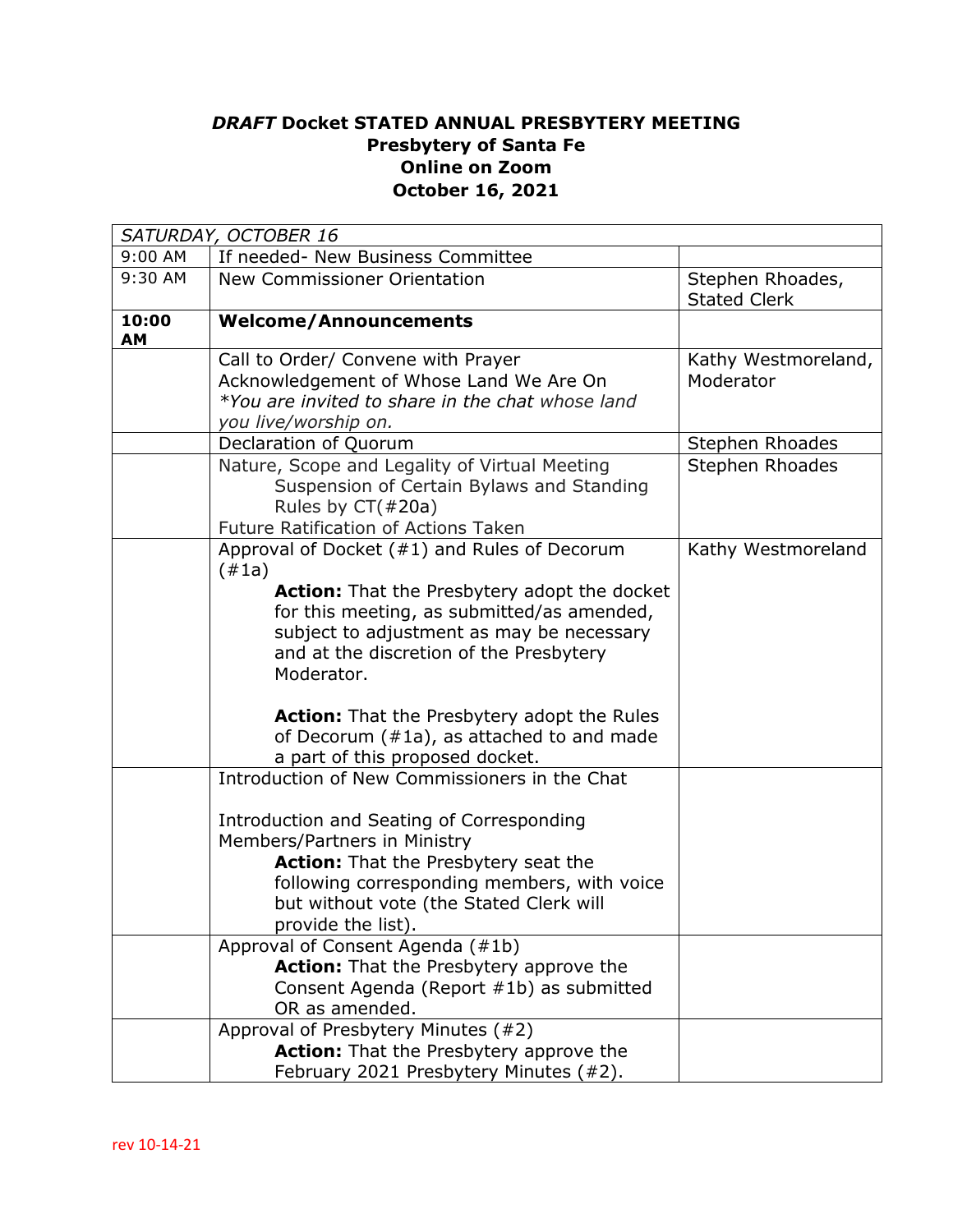|          | Any minor spelling/editing to the minutes can be<br>emailed to the Stated Clerk.<br>NOTE: Approval of February 2021 stated meeting<br>minutes are being considered at this annual<br>meeting since the June 2021 stated meeting was<br>not held due to the COVID-19 pandemic and other<br>considerations.<br>Greetings from the Presbyterian Historical Society                                                                       | David Staniunas                     |
|----------|---------------------------------------------------------------------------------------------------------------------------------------------------------------------------------------------------------------------------------------------------------------------------------------------------------------------------------------------------------------------------------------------------------------------------------------|-------------------------------------|
|          | Introduction and Commissioning of the 2021 Young<br><b>Adult Volunteers</b>                                                                                                                                                                                                                                                                                                                                                           | Luke Rembold<br>Kathy Westmoreland  |
| 10:35 AM | Reports from Committees, Commissions and<br>Officers of the Presbytery:                                                                                                                                                                                                                                                                                                                                                               |                                     |
|          | Report from the Youth/YAV Coordinator<br>• Youth Triennium 2022                                                                                                                                                                                                                                                                                                                                                                       | Luke Rembold                        |
|          | Report from the Stated Clerk (#4)<br>Revision of By-Laws: to include counties to<br>the Territory $($ #4a)<br><b>Action:</b> The Presbytery votes on the<br>proposed revision to the By-Laws.                                                                                                                                                                                                                                         | Stephen Rhoades                     |
|          | First reading of revision to electronic<br>$\bullet$<br>meetings and voting in the Standing Rules<br>$(\#4b)$<br>Report on Completion of Disciplinary Case<br>$\bullet$<br>Report on Balance of Ruling Elder<br>Commissioners (#4c)<br>Report of the Presbytery Statistics (#4d)<br>$\bullet$<br>Report on Sessions Records Review (#4e)<br>Request for Deeds and Insurance<br><b>Declarations</b><br>Receipt of Annual Reports (#AR) |                                     |
|          | Report from Administrative Commission for Gallup,<br>Westminster (#17)                                                                                                                                                                                                                                                                                                                                                                | Louis Knowles,<br>Elizabeth Morgan  |
|          | Report from Camino de Vida Task Force/<br>Commission on Ministry Report & Motion (#18)<br>Action: To authorize and charge an<br>Administrative and Advocacy Commission to<br>Camino de Vida.                                                                                                                                                                                                                                          | Jeff Finch<br>Seth Finch            |
|          | Report from Finance & Property Commission (#60)<br>Presentation and approval of the Budget<br>(#61)<br><b>Action:</b> That the Presbytery approve the<br>2022 Budget.                                                                                                                                                                                                                                                                 | Kathy Rhoades<br><b>Bill Belvin</b> |